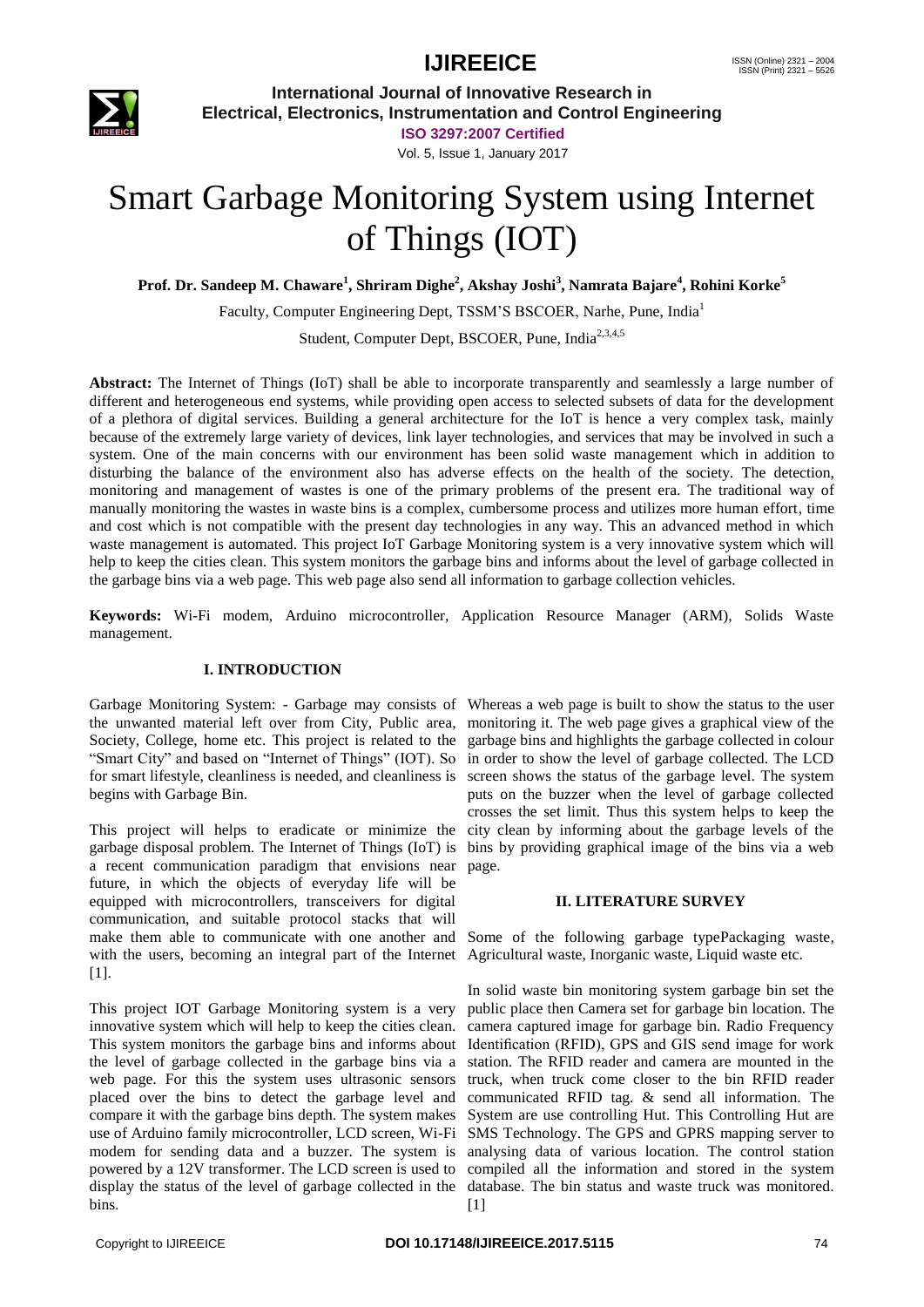

### **International Journal of Innovative Research in Electrical, Electronics, Instrumentation and Control Engineering**

**ISO 3297:2007 Certified**

Vol. 5, Issue 1, January 2017

In waste bin monitoring system using zig bee and Global fills up at the same time. The initial planned route is saved mobile communication system (GSM).The sensors are so that when real-time data is received only portion of the place in the common garbage bins placed at the public planned path may be changed. [5] place when the garbage reaches the level of the sensors. Then that indicated will give in indication to the driver by For the garbage detection, weight sensor can be used. It ARM7 they sending SMS using GSM technology. The gives the weight of the garbage in the dustbin. But it technology use by Zig bee, Global mobile system (GSM), doesn't provide any information about the level of the ARM 7 Controller.The range of communication of the zig garbage in the dustbin. Hence author used Infrared (IR) bee is almost 50 meter. They use for range GSM Module, sensor for garbage detection. IR sensor radiates light analysing the image we get an idea about level of which is invisible to the human eye because it is at garbage.The zig bee and GSM system wold be able to infrared wavelengths, but it can be detected by electronic monitor the solid waste collection process. This technique devices.IR transmitter consists of LED which send the IR overcome some disadvantages which are use of minimum route, low cost, fuel use, clean environment. [2]

The waste management is built around several element. Waste item, domestic bin, trash bags, collective containers and collecting vehicles. The waste flow start from the management system using IR sensor, microcontroller and waste item and the domestic bin to end in the collecting GSM module. This system assures the cleaning of dustbins vehicles. Use the waste identification for sorting process. Base on RFID technology new trash bag is added in a collective container. The technology use Radio Frequency Arduino is best described as a single-board computer that Identification (RFID), Smart vehicular and Trash has deliberately been designed to be used by people who Bag.They only identify RFID tags garbage bins, Low data are not experts in electronics, en-Gingering, or speed, high cost.The zig bee and GSM system wold be programming. It is inexpensive, cross-platform (the able to monitor the solid waste collection process. This Arduino software runs on Windows, Mac OS X, and technique overcome some disadvantages which are use of Linux), and easy to program. Both Arduino hardware and minimum route, low cost, fuel use, clean environment. [3] A single directional cylinder is suspended next to the lid of powerful: despite its compact size, it has about as much dustbin. The piston is free to move up and down vertically inside the dustbin to a certain level. A plate is attached to the cylinder for compressing the garbage. The shape of this plate depends upon the shape of the dustbin. The compressing plate consists of a side hole through which the leaf switch is suspended upside down. Technology use Piston, Switch, microcontroller, the single directional cylinder, smart dustbin.Only use for smart dustbins, they are not provide garbage collection.Smart Dustbins can prevent the accumulation of the garbage along the roadside to a great extent thereby controlling the widespread of many diseases. It can prevent pollution and also prevent the consumption of the spread out garbage by the street animals. [4]

A laser diode is a p-n junction diode which produces a narrow beam of light that is intense, focused and coherent. In a LASER diode a mirrored resonant chamber is used to reinforce the light waves so that the light emitted by the device is at a single frequency and of the same phase. A photo detector is a device that converts light signals into electrical signals, which can be amplified and processed. Technology use Dustbins, LASER Diode, Photo Detector Diode, Road Side Units (RSU), and Garbage Collecting Vehicle (GCV).Only support for simulation of Transmission Control Protocol (TCP), routing and in order to show the level of garbage collected. The LCD multicast protocols over wired.The dynamic routing of screen shows the status of the garbage level. The system GCV compared with static solution is much more efficient puts on the buzzer when the level of garbage collected and will be much effective when more than one dustbin crosses the set limit. Thus this system helps to keep the

Technology use Infra-red sensor (IR), Microcontroller, Global System for Mobile (GSM), graphical user interface (GUI).Infrared sensor (IR), Global System for Mobile (GSM).They only use GSM network. Power and internet supply continue on.Smart garbage soon when the garbage level reaches its maximum. [6]

software are open source and extensible.Arduino is also computing muscle as one of the original navigation computers from the Apollo Programmers, designers, do-ityourselves, and artists around the world take advantage of Arduino's power and simplicity to create all sorts of innovative devices, including interactive sensors, artwork, and toys. [7]

#### **III. SYSTEM ARCHITECTURE**

The IOT Garbage Monitoring system is a very innovative system which will help to keep the cities clean. This system monitors the garbage bins and informs about the level of garbage collected in the garbage bins via a web page. For this the system uses ultrasonic sensors placed over the bins to detect the garbage level and compare it with the garbage bins depth. The system makes use of Arduino family microcontroller, LCD screen, Wi-Fi modem for sending data and a buzzer. The system is powered by a 12V transformer. The LCD screen is used to display the status of the level of garbage collected in the bins.

Whereas a web page is built to show the status to the user monitoring it. The web page gives a graphical view of the garbage bins and highlights the garbage collected in colour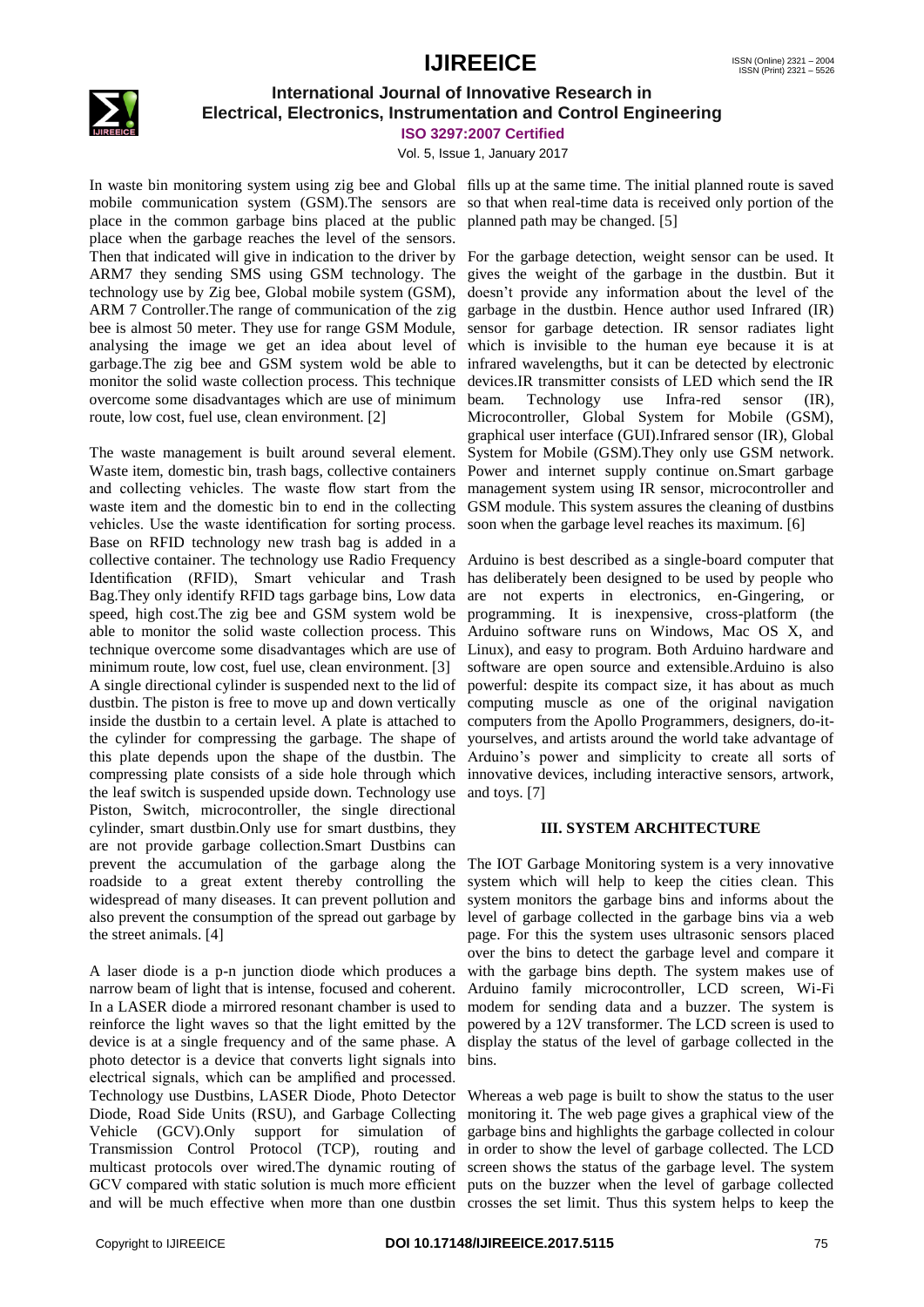## **IJIREEICE** ISSN (Online)  $2321 - 2004$ <br>ISSN (Print)  $2321 - 5526$



## **International Journal of Innovative Research in Electrical, Electronics, Instrumentation and Control Engineering**

**ISO 3297:2007 Certified**

Vol. 5, Issue 1, January 2017

city clean by informing about the garbage levels of the ESP8266 is capable of either hosting an application or bins by providing graphical image of the bins via a web offloading all Wi-Fi networking functions from another page.

The ESP8266 Wi-Fi Module is a self-contained SOC with integrated TCP/IP protocol stack that can give any ESP8266 module is an extremely cost effective board with microcontroller access to your Wi-Fi network. The a huge, and ever growing, community.

application processor. Each ESP8266 module comes preprogramed with an AT command set firmware. The



#### **Figure: System Architecture Diagram**

#### **HARDWARE USED:**

**Microcontroller:** It get information from sensor and process on it. It compares the received data with the threshold level set and accordingly output is generated. The LPC2131/32/34//38 microcontrollers are based on a 16/32-bit ARM7TDMI-S CPU with real-time emulation and embedded trace support, that combine the microcontroller with 32 kB, 64 kB, 128 kB, 256 kB and 512 kB of embedded high-speed flash memory.A128-bit wide memory interface and unique accelerator architecture enable 32-bit code execution at maximum clock rate.

**Power Supply:** We use 12v power supply in our project. It is mainly used to provide DC voltage to the components on board. 3.3V for lpc2138 and 4.2v for Wi-Fi module is apply from power supply. 5V is required for relay applied from power supply.

**WI-FI Modem:** This module has a powerful enough onboard processing and storage capability that allows it to be integrated with the sensors and other application specific devices through its GPIOs with minimal development upfront and minimal loading during runtime. Its high degree of on-chip integration allows for minimal external circuitry, including the front-end module, is designed to occupy minimal PCB area. The ESP8266 supports APSD for VoIP applications and Bluetooth co-existence interfaces, it contains a self-calibrated RF allowing it to work under all operating conditions, and requires no external RF parts.

There is an almost limitless fountain of information available for the ESP8266, all of which has been provided by amazing community support. In the Documents section below you will find many resources to aid you in using the ESP8266, even instructions on how to transforming this module into an IoT (Internet of Things) solution! Note: The ESP8266 Module is not capable of 5-3V logic shifting and will require an external Logic Level Converter. Please do not power it directly from your 5V dev. board.

**Ultrasonic Sensor:** The Ultrasonic Sensor sends out a high-frequency sound pulse and then times how long it takes for the echo of the sound to reflect back. The sensor has 2 openings on its front. One opening transmits ultrasonic waves, (like a tiny speaker), the other receives them, (like a tiny microphone). The speed of sound is approximately 341 meters (1100 feet) per second in air. The ultrasonic sensor uses this information along with the time difference between sending and receiving the sound pulse to determine the distance to an object.

**GSM Module:** It is used to send message to the garbage depot if the Garbage Can exceeds the set threshold level. With the help of GSM module interfaced, we can send short text messages to the required municipal office. GSM module is provided by sim uses the mobile service provider and send sms to the respective authorities as per programmed. It operates at either the 900 MHz or 1800 MHz frequency band.